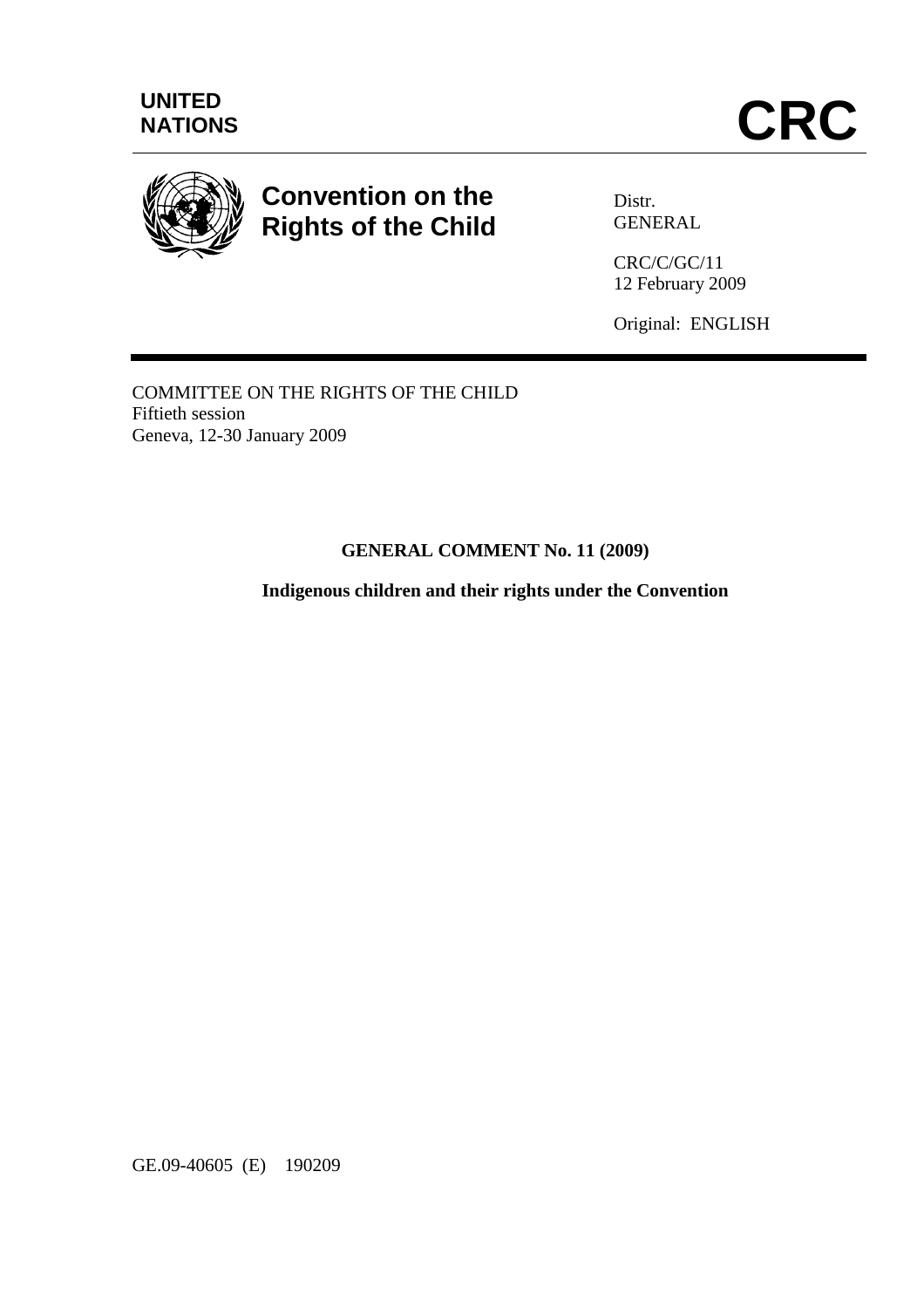## **COMMITTEE ON THE RIGHTS OF THE CHILD**

#### **GENERAL COMMENT No. 11 (2009)**

#### **Indigenous children and their rights under the Convention**

#### **Introduction**

1. In the preamble of the Convention on the Rights of the Child, States parties take "*due account of the importance and cultural values of each people for the protection and harmonious development of the child*". While all the rights contained in the Convention apply to all children, whether indigenous or not, the Convention on the Rights of the Child was the first core human rights treaty to include specific references to indigenous children in a number of provisions.

2. Article 30 of the Convention states that "*In those States in which ethnic, religious, or linguistic minorities or persons of indigenous origin exist, a child belonging to such a minority or who is indigenous shall not be denied the right, in community with other members of his or her group, to enjoy his or her own culture, to profess and practise his or her own religion or to use his or her own language.*"

3. Furthermore, article 29 of the Convention provides that "*education of the child shall be directed to the preparation of the child for responsible life in a free society, in the spirit of understanding, peace, tolerance, equality of sexes, and friendship among all peoples, ethnic, national and religious groups and persons of indigenous origin*".

4. Article 17 of the Convention also makes specific mention as States parties shall "*encourage the mass media to have particular regard for the linguistic needs of the child who belongs to a minority group or who is indigenous*".

5. The specific references to indigenous children in the Convention are indicative of the recognition that they require special measures in order to fully enjoy their rights. The Committee on the Rights of the Child has consistently taken into account the situation of indigenous children in its reviews of periodic reports of States parties to the Convention. The Committee has observed that indigenous children face significant challenges in exercising their rights and has issued specific recommendations to this effect in its concluding observations. Indigenous children continue to experience serious discrimination contrary to article 2 of the Convention in a range of areas, including in their access to health care and education, which has prompted the need to adopt this general comment.

6. In addition to the Convention on the Rights of the Child, various human rights treaties, have played an important role in addressing the situation of indigenous children and their right not to be discriminated, namely, the International Convention on the Elimination of All Forms of Racial Discrimination, 1965, the International Covenant on Civil and Political Rights, 1966, and the International Covenant on Economic, Social and Cultural Rights, 1966.

7. The International Labour Organization Convention No. 169 concerning Indigenous and Tribal Peoples in Independent Countries, 1989 contains provisions which advance the rights of indigenous peoples and specifically highlights the rights of indigenous children in the area of education.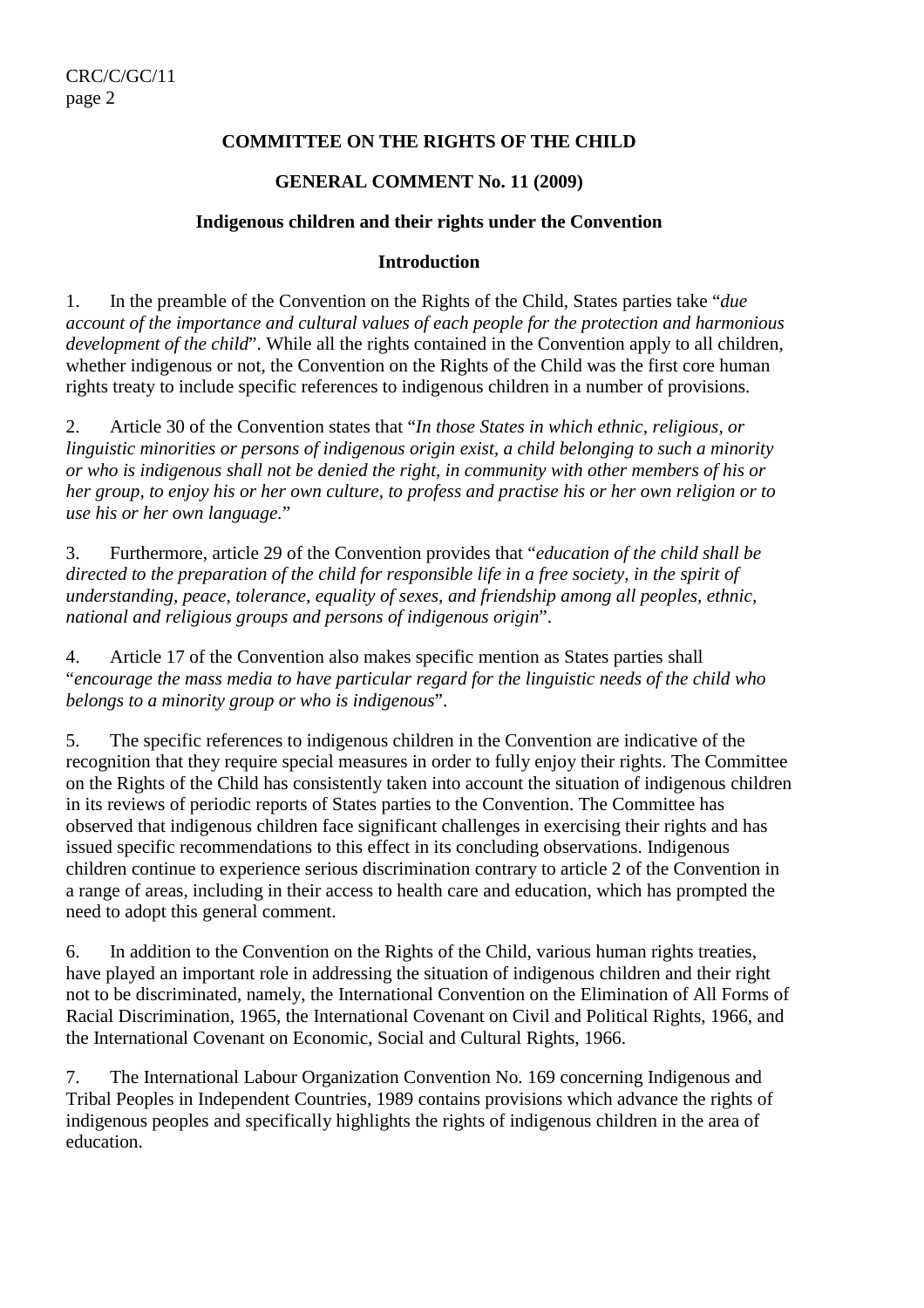8. In 2001, the United Nations Commission on Human Rights appointed a Special Rapporteur on the situation of human rights and fundamental freedoms of indigenous peoples, subsequently confirmed by the Human Rights Council in 2007. The Council has requested the Special Rapporteur to pay particular attention to the situation of indigenous children and several recommendations included in his annual and mission reports have focused on their specific situation.

9. In 2003, the United Nations Permanent Forum on Indigenous Issues held its second session on the theme indigenous children and youth and the same year the Committee on the Rights of the Child held its annual Day of General Discussion on the rights of indigenous children and adopted specific recommendations aimed primarily at States parties but also United Nations entities, human rights mechanisms, civil society, donors, the World Bank and regional development banks.

10. In 2007, the United Nations General Assembly adopted the Declaration on the Rights of Indigenous Peoples which provides important guidance on the rights of indigenous peoples, including specific reference to the rights of indigenous children in a number of areas.

#### **Objectives and structure**

11. This general comment on the rights of indigenous children as provided for by the Convention on the Rights of the Child draws on the legal developments and initiatives outlined above.

12. The primary objective of this general comment is to provide States with guidance on how to implement their obligations under the Convention with respect to indigenous children. The Committee bases this general comment on its experience in interpreting the provisions of the Convention in relation to indigenous children. Furthermore, the general comment is based upon the recommendations adopted following the Day of General Discussion on indigenous children in 2003 and reflects a consultative process with relevant stakeholders, including indigenous children themselves.

13. The general comment aims to explore the specific challenges which impede indigenous children from being able to fully enjoy their rights and highlight special measures required to be undertaken by States in order to guarantee the effective exercise of indigenous children's rights. Furthermore, the general comment seeks to encourage good practices and highlight positive approaches in the practical implementation of rights for indigenous children.

14. Article 30 of the Convention and the right to the enjoyment of culture, religion and language are key elements in this general comment; however the aim is to explore the various provisions which require particular attention in their implementation in relation to indigenous children. Particular emphasis is placed on the interrelationship between relevant provisions, notably with the general principles of the Convention as identified by the Committee, namely, non-discrimination, the best interests of the child, the right to life, survival and development and the right to be heard.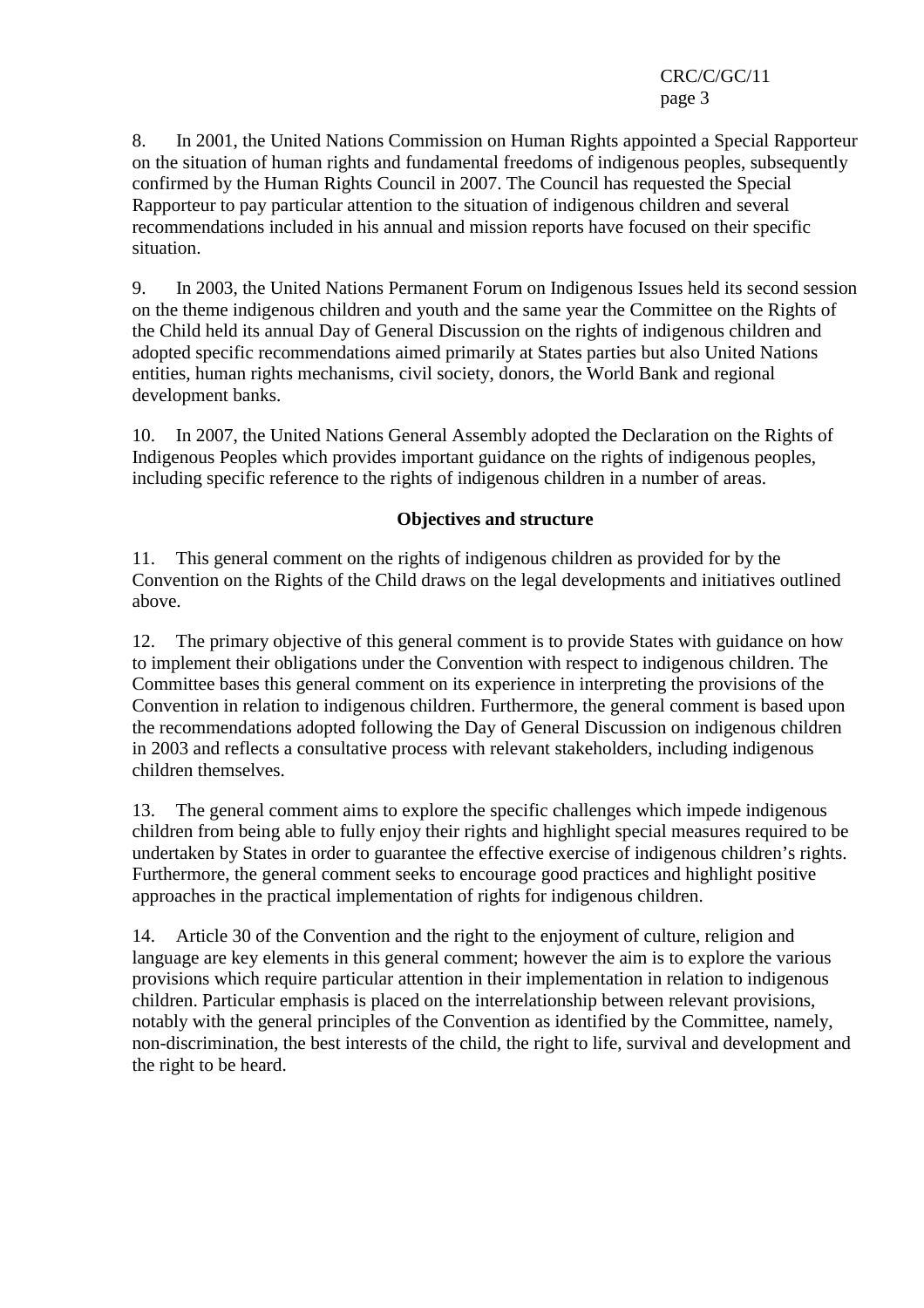15. The Committee notes that the Convention contains references to both minority and indigenous children. Certain references in this general comment may be relevant for children of minority groups and the Committee may decide in the future to prepare a general comment specifically on the rights of children belonging to minority groups.

#### **Article 30 and general obligations of States**

16. The Committee recalls the close linkage between article 30 of the Convention on the Rights of the Child and article 27 of the International Covenant on Civil and Political Rights. Both articles specifically provide for the right, in community with other members of his or her group, to enjoy his or her own culture, to profess and practise his or her own religion or to use his or her own language. The right established is conceived as being both individual and collective and is an important recognition of the collective traditions and values in indigenous cultures. The Committee notes that the right to exercise cultural rights among indigenous peoples may be closely associated with the use of traditional territory and the use of its resources.**<sup>1</sup>**

17. Although article 30 is expressed in negative terms, it nevertheless recognizes the existence of a "right" and requires that it "shall not be denied". Consequently, a State party is under an obligation to ensure that the existence and the exercise of this right are protected against their denial or violation. The Committee concurs with the Human Rights Committee that positive measures of protection are required, not only against the acts of the State party itself, whether through its legislative, judicial or administrative authorities, but also against the acts of other persons within the State party.**<sup>2</sup>**

18. In this context, the Committee also supports the Committee on the Elimination of Racial Discrimination in its call upon States parties *to recognize and respect indigenous distinct cultures, history, language and way of life as an enrichment of the State's cultural identity and to promote its preservation*. **3**

19. The presence of indigenous peoples is established by self-identification as the fundamental criterion for determining their existence.**<sup>4</sup>** There is no requirement for States parties to officially recognize indigenous peoples in order for them to exercise their rights.

<sup>&</sup>lt;sup>1</sup> Human Rights Committee, general comment No. 23 on article 27, CCPR/C/Rev.1/Add.5, 1994, paras. 3.2, 7. Recommendations of CRC Day of General Discussion on the Rights of Indigenous Children, 2003, para. 4.

<sup>&</sup>lt;sup>2</sup> Human Rights Committee, general comment No. 23 on article 27, CCPR/C/Rev.1/Add.5, 1994, para. 6.1.

<sup>&</sup>lt;sup>3</sup> Committee on the Elimination of Racial Discrimination, general recommendation No. 23 on Indigenous Peoples, 1997, contained in A/52/18, Annex V.

<sup>&</sup>lt;sup>4</sup> ILO Convention concerning Indigenous and Tribal Peoples in Independent Countries No. 169, article 1 (2).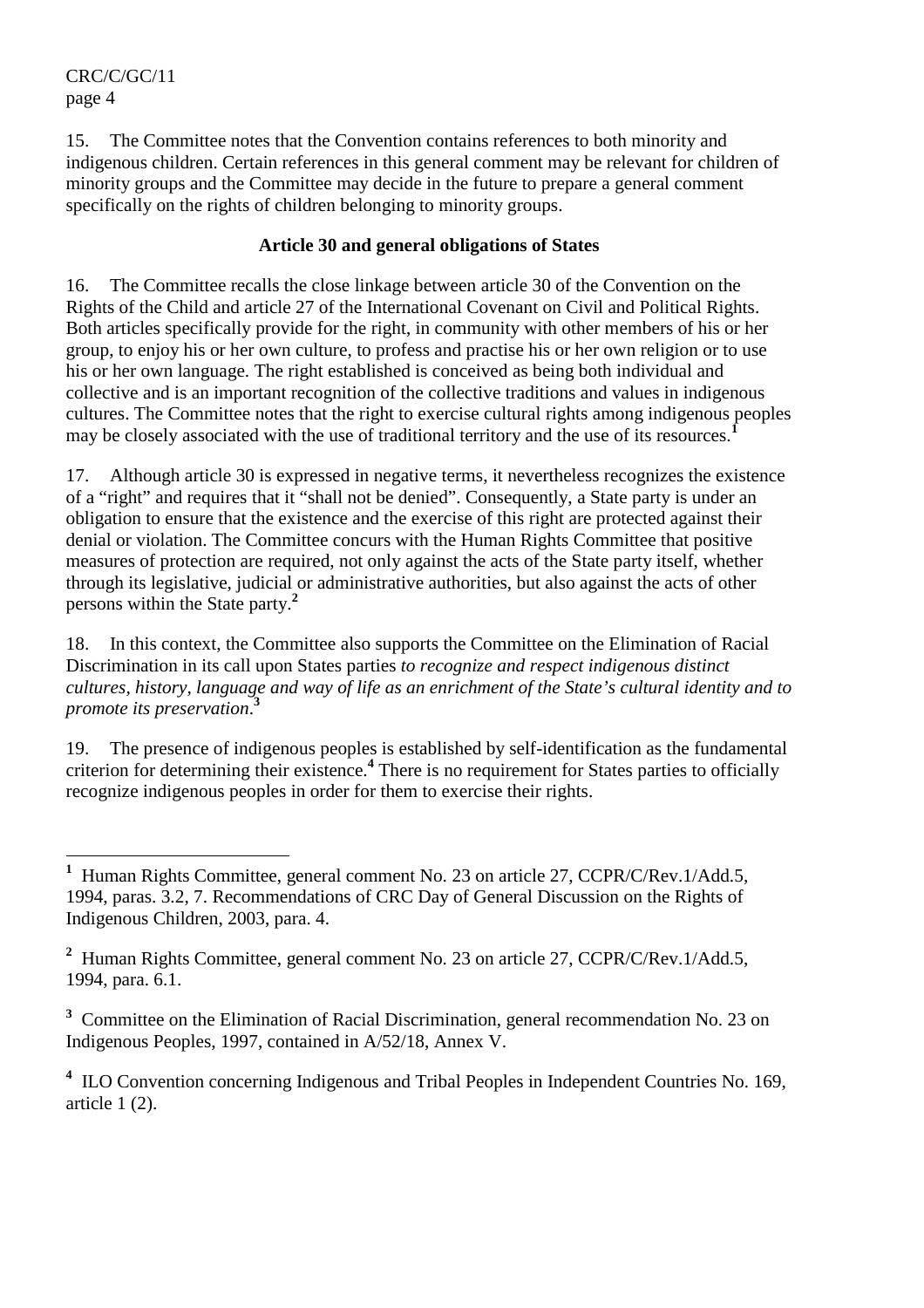20. Based on its reviews of States parties reports, the Committee on the Rights of the Child has observed that in implementing their obligations under the Convention many States parties give insufficient attention to the rights of indigenous children and to promotion of their development. The Committee considers that special measures through legislation and policies for the protection of indigenous children should be undertaken in consultation with the communities concerned<sup>5</sup> and with the participation of children in the consultation process, as provided for by article 12 of the Convention. The Committee considers that consultations should be actively carried out by authorities or other entities of States parties in a manner that is culturally appropriate, guarantees availability of information to all parties and ensures interactive communication and dialogue.

21. The Committee urges States parties to ensure that adequate attention is given to article 30 in the implementation of the Convention. States parties should provide detailed information in their periodic reports under the Convention on the special measures undertaken in order to guarantee that indigenous children can enjoy the rights provided in article 30.

22. The Committee underlines that cultural practices provided by article 30 of the Convention must be exercised in accordance with other provisions of the Convention and under no circumstances may be justified if deemed prejudicial to the child's dignity, health and development.**<sup>6</sup>** Should harmful practices be present, inter alia early marriages and female genital mutilation, the State party should work together with indigenous communities to ensure their eradication. The Committee strongly urges States parties to develop and implement awareness-raising campaigns, education programmes and legislation aimed at changing attitudes and address gender roles and stereotypes that contribute to harmful practices.**<sup>7</sup>**

#### **General principles (arts. 2, 3, 6 and 12 of the Convention)**

#### **Non-discrimination**

23. Article 2 sets out the obligation of States parties to ensure the rights of each child within its jurisdiction without discrimination of any kind. Non-discrimination has been identified by the Committee as a general principle of fundamental importance for the implementation of all the rights enshrined in the Convention. Indigenous children have the inalienable right to be free from discrimination. In order to effectively protect children from discrimination, it is a State party obligation to ensure that the principle of non-discrimination is reflected in all domestic legislation and can be directly applied and appropriately monitored and enforced through judicial and administrative bodies. Effective remedies should be timely and accessible. The Committee highlights that the obligations of the State party extend not only to the public but also to the private sector.

 **5** ILO Convention No. 169, articles 2, 6, 27.

**<sup>6</sup>** UNICEF Innocenti Digest No. 11, Ensuring the Rights of Indigenous Children, 2004, p. 7.

**<sup>7</sup>** CRC, general comment No. 4 on Adolescent Health, 2003, para. 24.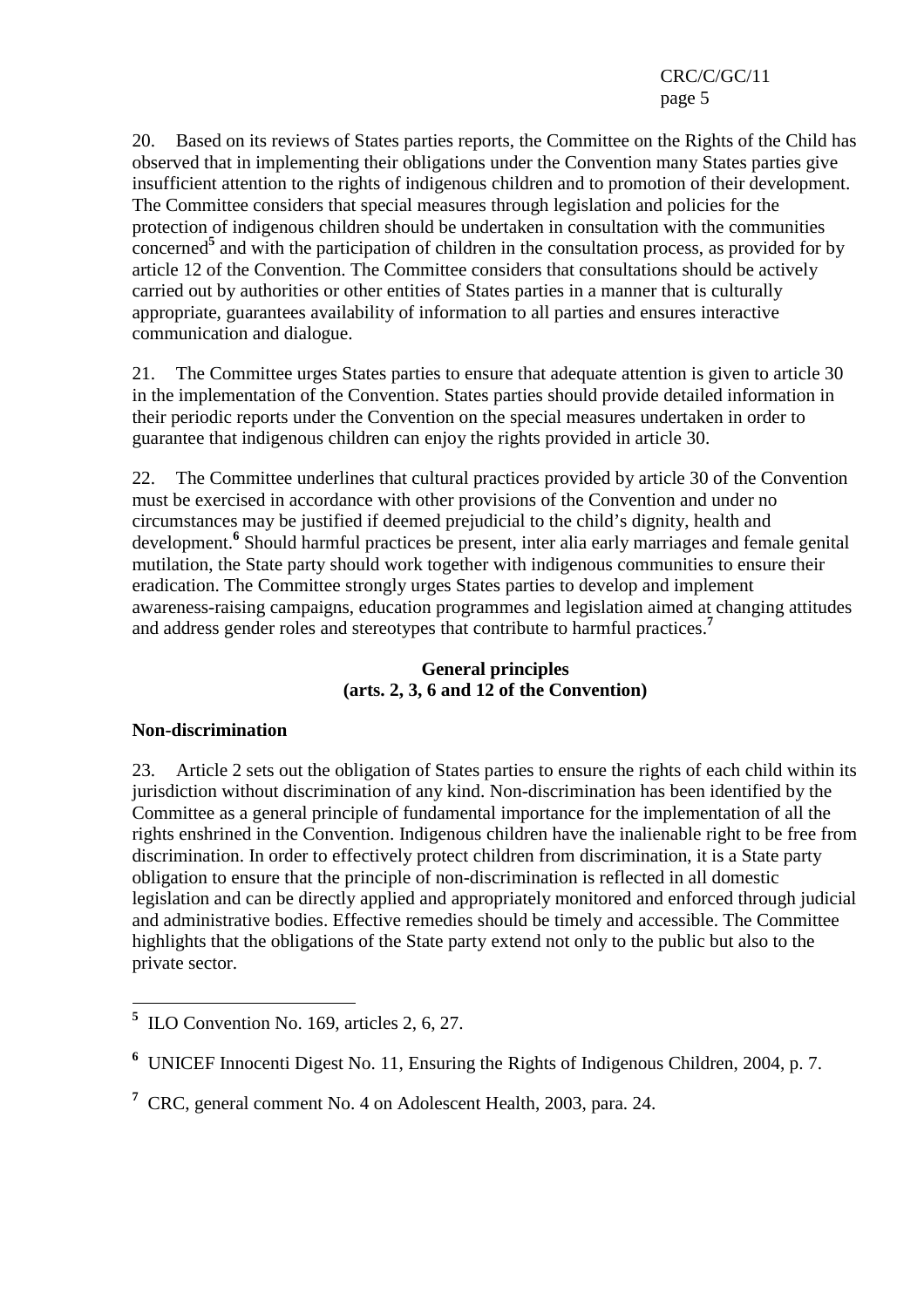24. As previously stated in the Committee's general comment No. 5 on general measures of implementation, the non-discrimination obligation requires States actively to identify individual children and groups of children the recognition and realization of whose rights may demand special measures. For example, the Committee highlights, in particular, the need for data collection to be disaggregated to enable discrimination or potential discrimination to be identified. Addressing discrimination may furthermore require changes in legislation, administration and resource allocation, as well as educational measures to change attitudes.**<sup>8</sup>**

25. The Committee, through its extensive review of State party reports, notes that indigenous children are among those children who require positive measures in order to eliminate conditions that cause discrimination and to ensure their enjoyment of the rights of the Convention on equal level with other children. In particular, States parties are urged to consider the application of special measures in order to ensure that indigenous children have access to culturally appropriate services in the areas of health, nutrition, education, recreation and sports, social services, housing, sanitation and juvenile justice.**<sup>9</sup>**

26. Among the positive measures required to be undertaken by States parties is disaggregated data collection and the development of indicators for the purposes of identifying existing and potential areas of discrimination of indigenous children. The identification of gaps and barriers to the enjoyment of the rights of indigenous children is essential in order to implement appropriate positive measures through legislation, resource allocation, policies and programmes.**<sup>10</sup>**

27. States parties should ensure that public information and educational measures are taken to address the discrimination of indigenous children. The obligation under article 2 in conjunction with articles 17, 29.1 (d) and 30 of the Convention requires States to develop public campaigns, dissemination material and educational curricula, both in schools and for professionals, focused on the rights of indigenous children and the elimination of discriminatory attitudes and practices, including racism. Furthermore, States parties should provide meaningful opportunities for indigenous and non-indigenous children to understand and respect different cultures, religions, and languages.

28. In their periodic reports to the Committee, States parties should identify measures and programmes undertaken to address discrimination of indigenous children in relation to the Declaration and Programme of Action adopted at the 2001 World Conference against Racism, Discrimination, Xenophobia and Related Intolerance.**<sup>11</sup>**

**<sup>10</sup>** Ibid., para. 6.

**<sup>11</sup>** Recommendations of CRC Day of General Discussion on the Rights of Indigenous Children, 2003, para. 12.

<sup>&</sup>lt;sup>8</sup> CRC, general comment No. 5 on General Measures of Implementation, 2003, para. 12.

<sup>&</sup>lt;sup>9</sup> Recommendations of CRC Day of General Discussion on the Rights of Indigenous Children, 2003, para. 9.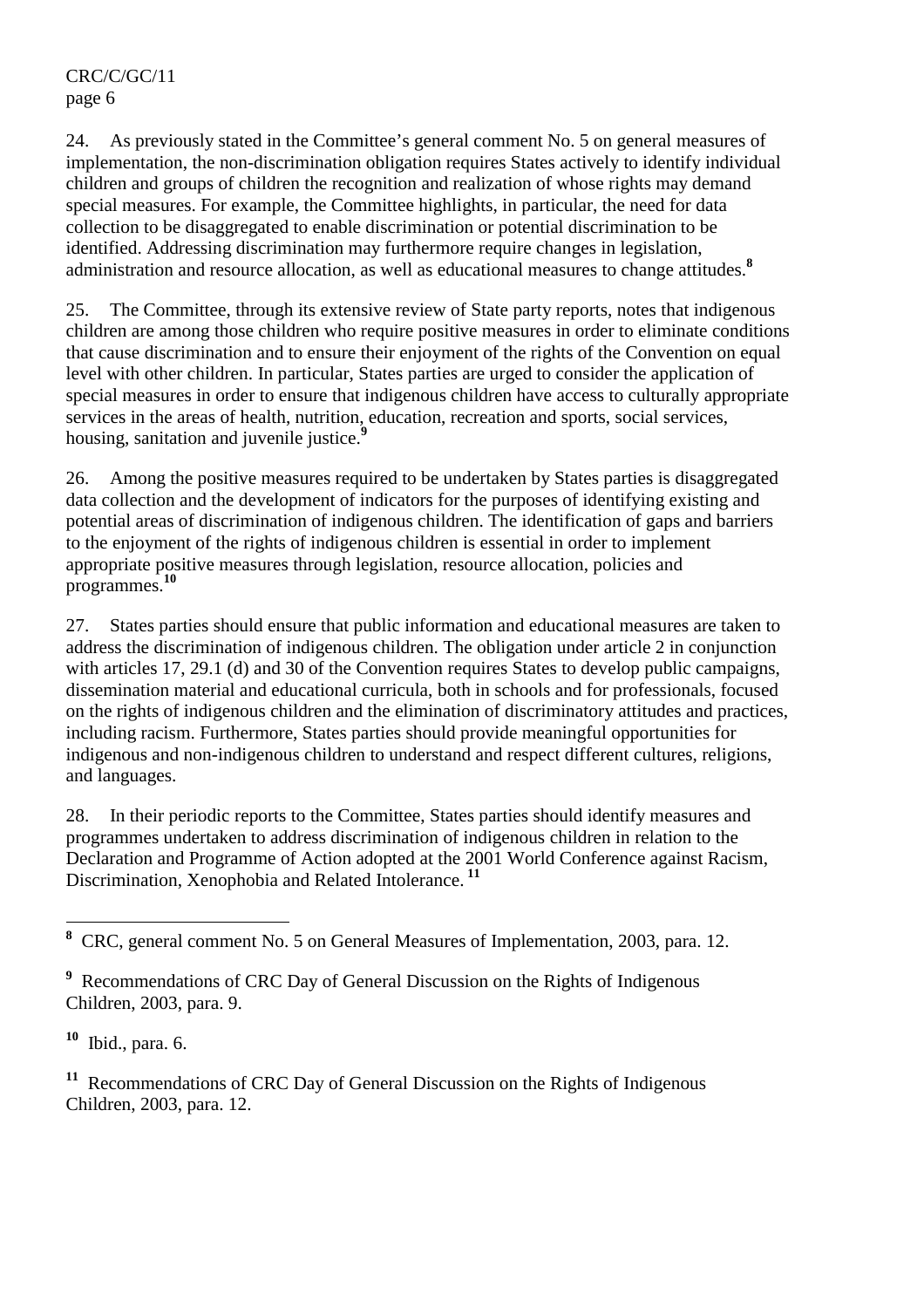29. In the design of special measures, States parties should consider the needs of indigenous children who may face multiple facets of discrimination and also take into account the different situation of indigenous children in rural and urban situations. Particular attention should be given to girls in order to ensure that they enjoy their rights on an equal basis as boys. States parties should furthermore ensure that special measures address the rights of indigenous children with disabilities.**<sup>12</sup>**

#### **Best interests of the child**

 $\overline{a}$ 

30. The application of the principle of the best interests of the child to indigenous children requires particular attention. The Committee notes that the best interests of the child is conceived both as a collective and individual right, and that the application of this right to indigenous children as a group requires consideration of how the right relates to collective cultural rights. Indigenous children have not always received the distinct consideration they deserve. In some cases, their particular situation has been obscured by other issues of broader concern to indigenous peoples, (including land rights and political representation).**<sup>13</sup>** In the case of children, the best interests of the child cannot be neglected or violated in preference for the best interests of the group.

31. When State authorities including legislative bodies seek to assess the best interests of an indigenous child, they should consider the cultural rights of the indigenous child and his or her need to exercise such rights collectively with members of their group. As regards legislation, policies and programmes that affect indigenous children in general, the indigenous community should be consulted and given an opportunity to participate in the process on how the best interests of indigenous children in general can be decided in a culturally sensitive way. Such consultations should, to the extent possible, include meaningful participation of indigenous children.

32. The Committee considers there may be a distinction between the best interests of the individual child, and the best interests of children as a group. In decisions regarding one individual child, typically a court decision or an administrative decision, it is the best interests of the specific child that is the primary concern. However, considering the collective cultural rights of the child is part of determining the child's best interests.

33. The principle of the best interests of the child requires States to undertake active measures throughout their legislative, administrative and judicial systems that would systematically apply the principle by considering the implication of their decisions and actions on children's rights

<sup>&</sup>lt;sup>12</sup> Convention on the Rights of Persons with Disabilities, preamble. United Nations Declaration on the Rights of Indigenous Peoples, A/RES/61/295, articles 21, 22.

**<sup>13</sup>** UNICEF Innocenti Digest No. 11, Ensuring the Rights of Indigenous Children, 2004, p. 1.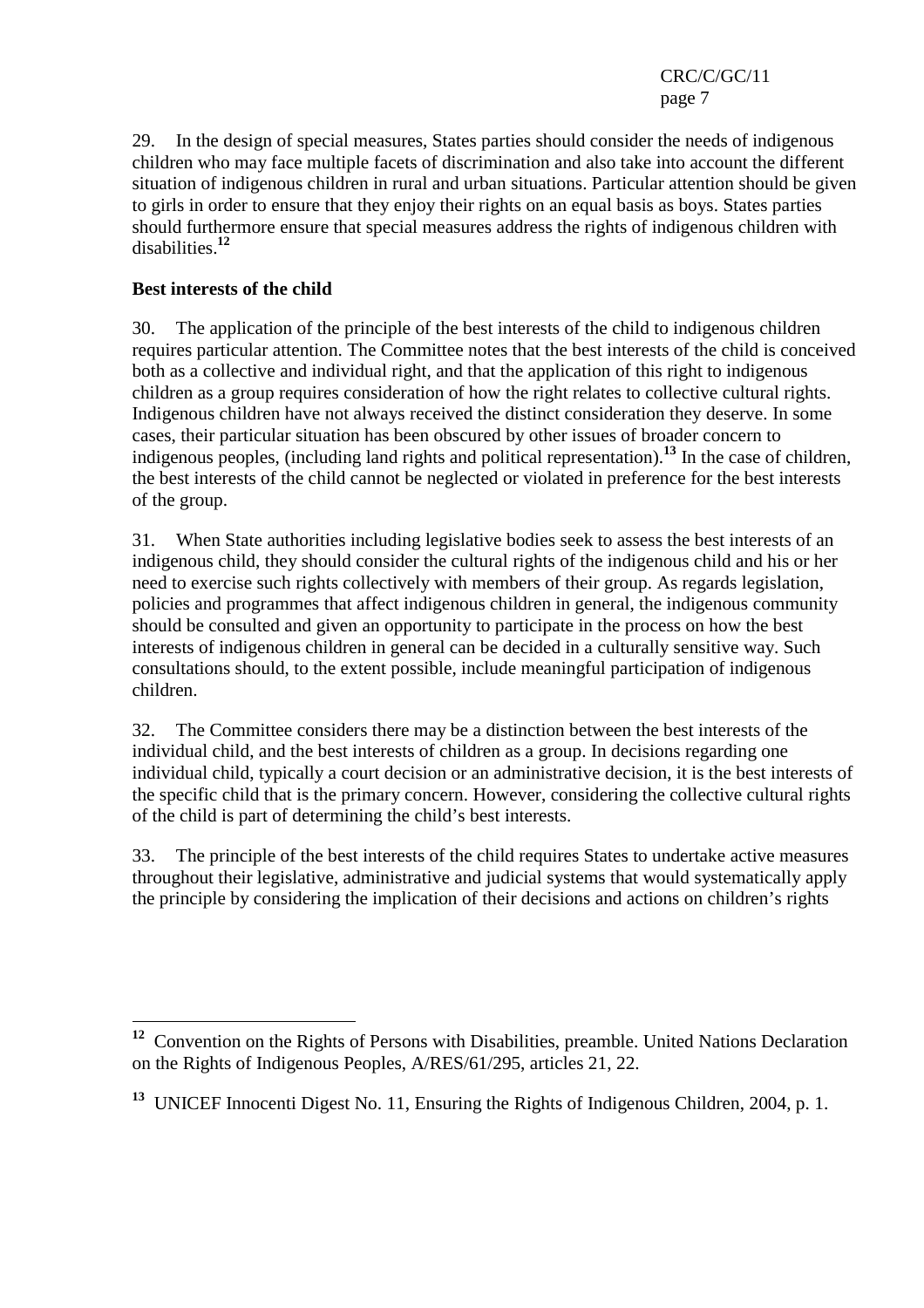and interests.**<sup>14</sup>** In order to effectively guarantee the rights of indigenous children such measures would include training and awareness-raising among relevant professional categories of the importance of considering collective cultural rights in conjunction with the determination of the best interests of the child.

# **The right to life, survival and development**

34. The Committee notes with concern that disproportionately high numbers of indigenous children live in extreme poverty, a condition which has a negative impact on their survival and development. The Committee is furthermore concerned over the high infant and child mortality rates as well as malnutrition and diseases among indigenous children. Article 4 obliges States parties to address economic, social and cultural rights to the maximum extent of their available resources and where needed with international cooperation. Articles 6 and 27 provide the right of children to survival and development as well as an adequate standard of living. States should assist parents and others responsible for the indigenous child to implement this right by providing culturally appropriate material assistance and support programmes, particularly with regard to nutrition, clothing and housing. The Committee stresses the need for States parties to take special measures to ensure that indigenous children enjoy the right to an adequate standard of living and that these, together with progress indicators, be developed in partnership with indigenous peoples, including children.

35. The Committee reiterates its understanding of development of the child as set out in its general comment No. 5, as a "holistic concept embracing the child's physical, mental, spiritual, moral, psychological and social development".<sup>15</sup> The Preamble of the Convention stresses the importance of the traditions and cultural values of each person, particularly with reference to the protection and harmonious development of the child. In the case of indigenous children whose communities retain a traditional lifestyle, the use of traditional land is of significant importance to their development and enjoyment of culture.**<sup>16</sup>** States parties should closely consider the cultural significance of traditional land and the quality of the natural environment while ensuring the children's right to life, survival and development to the maximum extent possible.

36. The Committee reaffirms the importance of the Millennium Development Goals (MDGs) and calls on States to engage with indigenous peoples, including children, to ensure the full realization of the MDGs with respect to indigenous children.

<sup>14</sup> **<sup>14</sup>** CRC, general comment No. 5 on General Measures of Implementation, 2003, para. 12.

**<sup>15</sup>** Ibid.

**<sup>16</sup>** UNICEF Innocenti Digest No. 11, Ensuring the Rights of Indigenous Children, 2004, p. 8.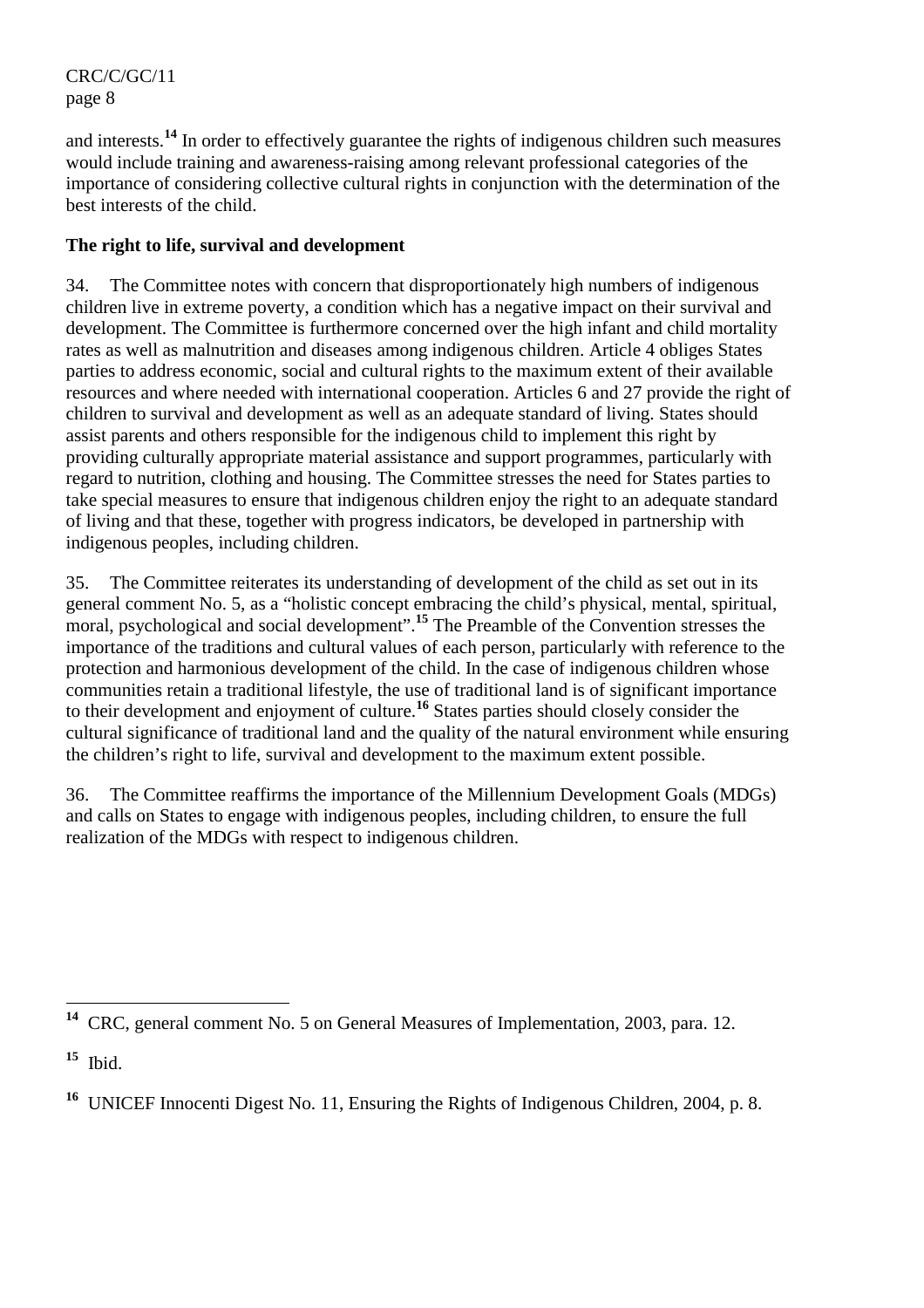#### **Respect for the views of the child**

37. The Committee considers that, in relation to article 12, there is a distinction between the right of the child as an individual to express his or her opinion and the right to be heard collectively, which allows children as a group to be involved in consultations on matters involving them.

38. With regard to the individual indigenous child, the State party has the obligation to respect the child's right to express his or her view in all matters affecting him or her, directly or through a representative, and give due weight to this opinion in accordance with the age and maturity of the child. The obligation is to be respected in any judicial or administrative proceeding. Taking into account the obstacles which prevent indigenous children from exercising this right, the State party should provide an environment that encourages the free opinion of the child. The right to be heard includes the right to representation, culturally appropriate interpretation and also the right not to express one's opinion.

39. When the right is applied to indigenous children as a group, the State party plays an important role in promoting their participation and should ensure that they are consulted on all matters affecting them. The State party should design special strategies to guarantee that their participation is effective. The State party should ensure that this right is applied in particular in the school environment, alternative care settings and in the community in general. The Committee recommends States parties to work closely with indigenous children and their communities to develop, implement and evaluate programmes, policies and strategies for implementation of the Convention.

#### **Civil rights and freedoms (arts. 7, 8, 13-17 and 37 (a) of the Convention)**

#### **Access to information**

40. The Committee underlines the importance that the media have particular regard for the linguistic needs of indigenous children, in accordance with articles 17 (d) and 30 of the Convention. The Committee encourages States parties to support indigenous children to have access to media in their own languages. The Committee underlines the right of indigenous children to access information, including in their own languages, in order for them to effectively exercise their right to be heard.

#### **Birth registration, nationality and identity**

41. States parties are obliged to ensure that all children are registered immediately after birth and that they acquire a nationality. Birth registration should be free and universally accessible. The Committee is concerned that indigenous children, to a greater extent than non-indigenous children, remain without birth registration and at a higher risk of being stateless.

42. Therefore, States parties should take special measures in order to ensure that indigenous children, including those living in remote areas, are duly registered. Such special measures, to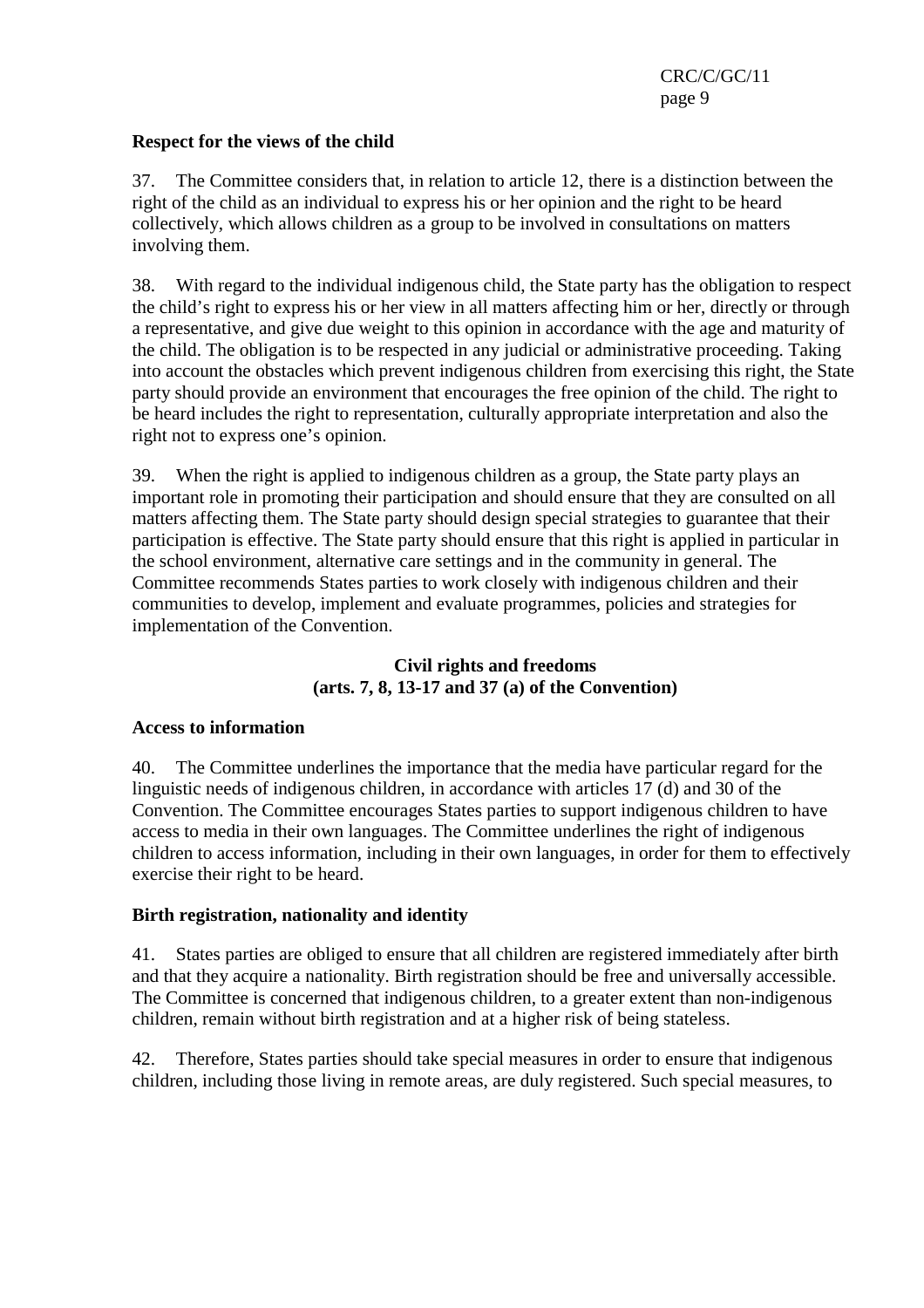be agreed following consultation with the communities concerned, may include mobile units, periodic birth registration campaigns or the designation of birth registration offices within indigenous communities to ensure accessibility.

43. States parties should ensure that indigenous communities are informed about the importance of birth registration and of the negative implications of its absence on the enjoyment of other rights for non-registered children. States parties should ensure that information to this effect is available to indigenous communities in their own languages and that public awareness campaigns are undertaken in consultation with the communities concerned.**<sup>17</sup>**

44. Furthermore, taking into account articles 8 and 30 of the Convention, States parties should ensure that indigenous children may receive indigenous names of their parents' choice in accordance with their cultural traditions and the right to preserve his or her identity. States parties should put in place national legislation that provides indigenous parents with the possibility of selecting the name of their preference for their children.

45. The Committee draws the attention of States to article 8 (2) of the Convention which affirms that a child who has been illegally deprived of some or all of the elements of his or her identity shall be provided with appropriate assistance and protection in order to re-establish speedily his or her identity. The Committee encourages States parties to bear in mind article 8 of the United Nations Declaration on the Rights of Indigenous Peoples which sets out that effective mechanisms should be provided for prevention of, and redress for, any action which deprives indigenous peoples, including children, of their ethnic identities.

## **Family environment and alternative care (arts. 5, 18 (paras. 1-2), 9-11, 19-21, 25, 27 (para. 4) and 39 of the Convention)**

46. Article 5 of the Convention requires States parties to respect the rights, responsibilities and duties of parents or where applicable, the members of the extended family or community to provide, in a manner consistent with the evolving capacities of all children, appropriate direction and guidance in the exercise by the child of the rights recognized in the Convention. States parties should ensure effective measures are implemented to safeguard the integrity of indigenous families and communities by assisting them in their child-rearing responsibilities in accordance with articles 3, 5, 18, 25 and 27 (3) of the Convention.**<sup>18</sup>**

47. States parties should, in cooperation with indigenous families and communities, collect data on the family situation of indigenous children, including children in foster care and adoption processes. Such information should be used to design policies relating to the family environment

 ${\bf 17}$ **<sup>17</sup>** UNICEF Innocenti Digest No. 11, Ensuring the Rights of Indigenous Children, 2004, p. 9.

**<sup>18</sup>** Recommendations of CRC Day of General Discussion on the Rights of Indigenous Children, 2003, para. 17.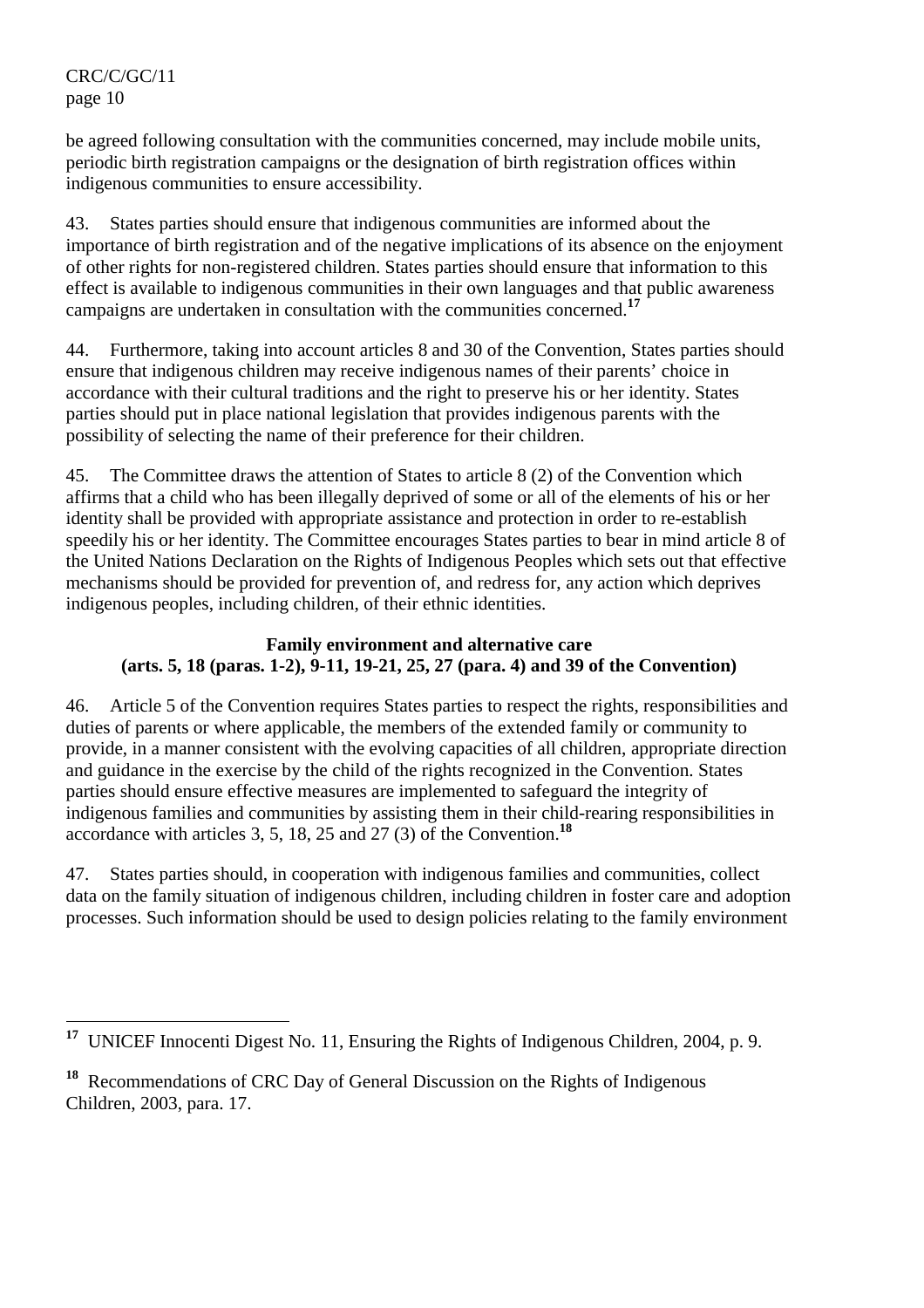and alternative care of indigenous children in a culturally sensitive way. Maintaining the best interests of the child and the integrity of indigenous families and communities should be primary considerations in development, social services, health and education programmes affecting indigenous children.**<sup>19</sup>**

48. Furthermore, States should always ensure that the principle of the best interests of the child is the paramount consideration in any alternative care placement of indigenous children and in accordance with article 20 (3) of the Convention pay due regard to the desirability of continuity in the child's upbringing and to the child's ethnic, religious, cultural and linguistic background. In States parties where indigenous children are overrepresented among children separated from their family environment, specially targeted policy measures should be developed in consultation with indigenous communities in order to reduce the number of indigenous children in alternative care and prevent the loss of their cultural identity. Specifically, if an indigenous child is placed in care outside their community, the State party should take special measures to ensure that the child can maintain his or her cultural identity.

#### **Basic health and welfare (arts. 6, 18 (para. 3), 23, 24, 26, 27 (paras. 1-3) of the Convention)**

49. States parties shall ensure that all children enjoy the highest attainable standard of health and have access to health-care service. Indigenous children frequently suffer poorer health than non-indigenous children due to inter alia inferior or inaccessible health services. The Committee notes with concern, on the basis of its reviews of States parties' reports, that this applies both to developing and developed countries.

50. The Committee urges States parties to take special measures to ensure that indigenous children are not discriminated against enjoying the highest attainable standard of health. The Committee is concerned over the high rates of mortality among indigenous children and notes that States parties have a positive duty to ensure that indigenous children have equal access to health services and to combat malnutrition as well as infant, child and maternal mortality.

51. States parties should take the necessary steps to ensure ease of access to health-care services for indigenous children. Health services should to the extent possible be community based and planned and administered in cooperation with the peoples concerned.**<sup>20</sup>** Special consideration should be given to ensure that health-care services are culturally sensitive and that information about these is available in indigenous languages. Particular attention should be given to ensuring access to health care for indigenous peoples who reside in rural and remote areas or in areas of armed conflict or who are migrant workers, refugees or displaced. States parties should furthermore pay special attention to the needs of indigenous children with disabilities and ensure that relevant programmes and policies are culturally sensitive.**<sup>21</sup>**

 $\overline{a}$ **<sup>19</sup>** Ibid.

**<sup>20</sup>** ILO Convention No. 169, article 25 (1, 2).

**<sup>21</sup>** CRC, general comment No. 9 on The Rights of Children with Disabilities, 2006.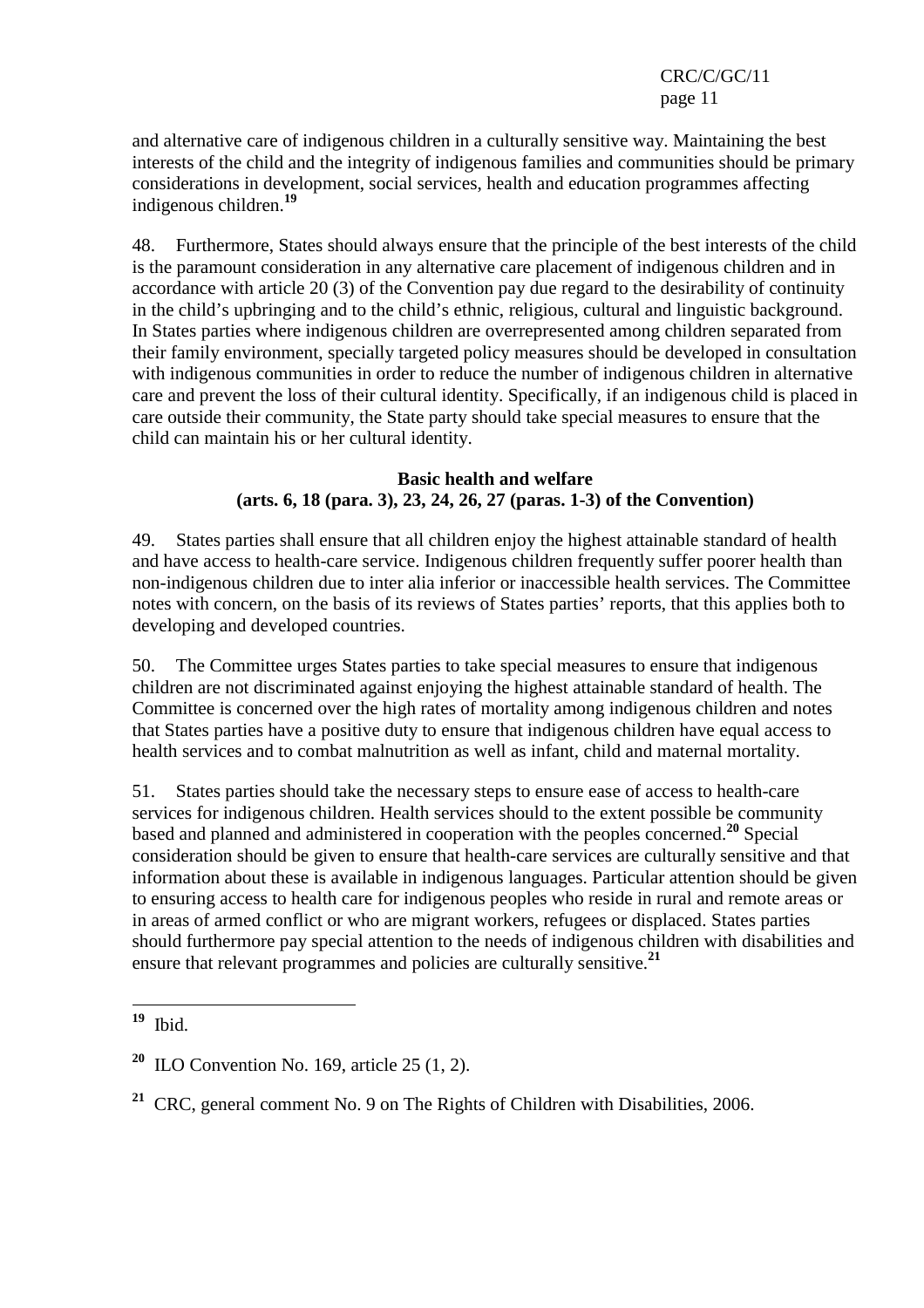52. Health-care workers and medical staff from indigenous communities play an important role by serving as a bridge between traditional medicine and conventional medical services and preference should be given to employment of local indigenous community workers.**<sup>22</sup>** States parties should encourage the role of these workers by providing them with the necessary means and training in order to enable that conventional medicine be used by indigenous communities in a way that is mindful of their culture and traditions. In this context, the Committee recalls article 25 (2) of the ILO Convention No. 169 and articles 24 and 31 of the United Nations Declaration on the Rights of Indigenous Peoples on the right of indigenous peoples to their traditional medicines.**<sup>23</sup>**

53. States should take all reasonable measures to ensure that indigenous children, families and their communities receive information and education on issues relating to health and preventive care such as nutrition, breastfeeding, pre- and postnatal care, child and adolescent health, vaccinations, communicable diseases (in particular HIV/AIDS and tuberculosis), hygiene, environmental sanitation and the dangers of pesticides and herbicides.

54. Regarding adolescent health, States parties should consider specific strategies in order to provide indigenous adolescents with access to sexual and reproductive information and services, including on family planning and contraceptives, the dangers of early pregnancy, the prevention of HIV/AIDS and the prevention and treatment of sexually transmitted infections (STIs). The Committee recommends States parties to take into account its general comments No. 3 on HIV/AIDS and the rights of the child (2003) and No. 4 on adolescent health (2003) for this purpose.**<sup>24</sup>**

55. In certain States parties suicide rates for indigenous children are significantly higher than for non-indigenous children. Under such circumstances, States parties should design and implement a policy for preventive measures and ensure that additional financial and human resources are allocated to mental health care for indigenous children in a culturally appropriate manner, following consultation with the affected community. In order to analyse and combat the root causes, the State party should establish and maintain a dialogue with the indigenous community.

#### **Education (arts. 28, 29 and 31 of the Convention)**

56. Article 29 of the Convention sets out that the aims of education for all children should be directed to, among other objectives, the development of respect for the child's cultural identity, language and values and for civilizations different from his or her own. Further objectives

**<sup>24</sup>** CRC, general comment No. 3 on HIV/AIDS and the Rights of the Child, 2003 and general comment No. 4 on Adolescent Health, 2003.

 $22$ **<sup>22</sup>** ILO Convention No. 169, article 25 (3).

**<sup>23</sup>** United Nations Declaration on the Rights of Indigenous Peoples, A/RES/61/295, articles 24, 31.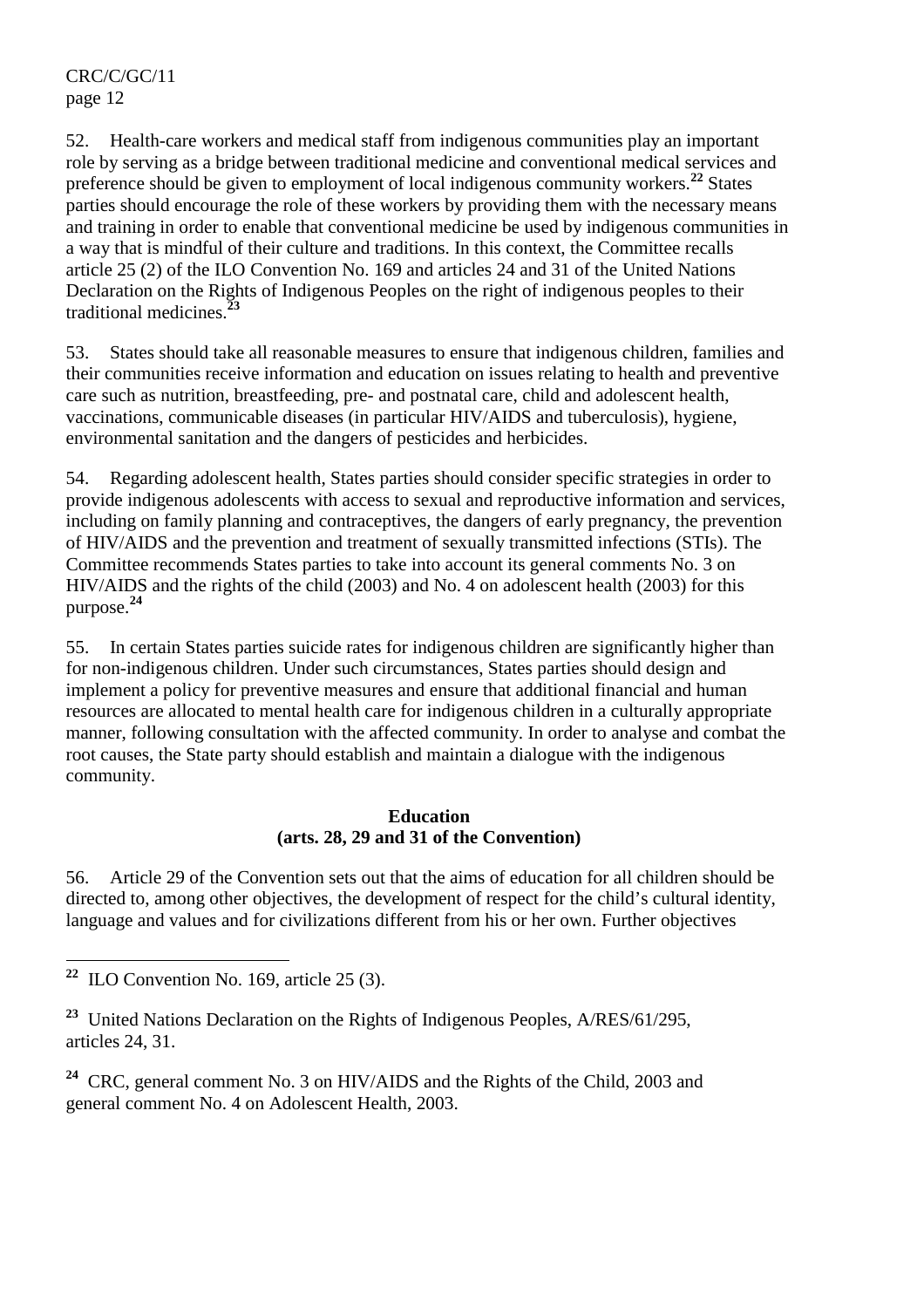include the preparation of the child for responsible life in a free society, in the spirit of understanding peace, tolerance, equality of sexes and friendship among all peoples, ethnic, national and religious groups and persons of indigenous origin. The aims of education apply to education for all children and States should ensure these are adequately reflected in the curricula, content of materials, teaching methods and policies. States are encouraged to refer to the Committee's general comment No. 1 on the aims of education for further guidance.**<sup>25</sup>**

57. The education of indigenous children contributes both to their individual and community development as well as to their participation in the wider society. Quality education enables indigenous children to exercise and enjoy economic, social and cultural rights for their personal benefit as well as for the benefit of their community. Furthermore, it strengthens children's ability to exercise their civil rights in order to influence political policy processes for improved protection of human rights. Thus, the implementation of the right to education of indigenous children is an essential means of achieving individual empowerment and self-determination of indigenous peoples.

58. In order to ensure that the aims of education are in line with the Convention, States parties are responsible for protecting children from all forms of discrimination as set out in article 2 of the Convention and for actively combating racism. This duty is particularly pertinent in relation to indigenous children. In order to effectively implement this obligation, States parties should ensure that the curricula, educational materials and history textbooks provide a fair, accurate and informative portrayal of the societies and cultures of indigenous peoples.**<sup>26</sup>** Discriminatory practices, such as restrictions on the use of cultural and traditional dress, should be avoided in the school setting.

59. Article 28 of the Convention sets out that States parties shall ensure that primary education is compulsory and available to all children on the basis of equal opportunity. States parties are encouraged to make secondary and vocational education available and accessible to every child. However, in practice, indigenous children are less likely to be enrolled in school and continue to have higher drop out and illiteracy rates than non-indigenous children. Most indigenous children have reduced access to education due to a variety of factors including insufficient educational facilities and teachers, direct or indirect costs for education as well as a lack of culturally adjusted and bilingual curricula in accordance with article 30. Furthermore, indigenous children are frequently confronted with discrimination and racism in the school setting.

60. In order for indigenous children to enjoy their right to education on equal footing with non-indigenous children, States parties should ensure a range of special measures to this effect. States parties should allocate targeted financial, material and human resources in order to implement policies and programmes which specifically seek to improve the access to education for indigenous children. As established by article 27 of the ILO Convention No. 169, education programmes and services should be developed and implemented in cooperation with the peoples

 $25\,$ **<sup>25</sup>** CRC, general comment No. 1 on the Aims of Education, 2001.

**<sup>26</sup>** ILO Convention No. 169, article 31, United Nations Declaration on the Rights of Indigenous Peoples, A/RES/61/295, article 15.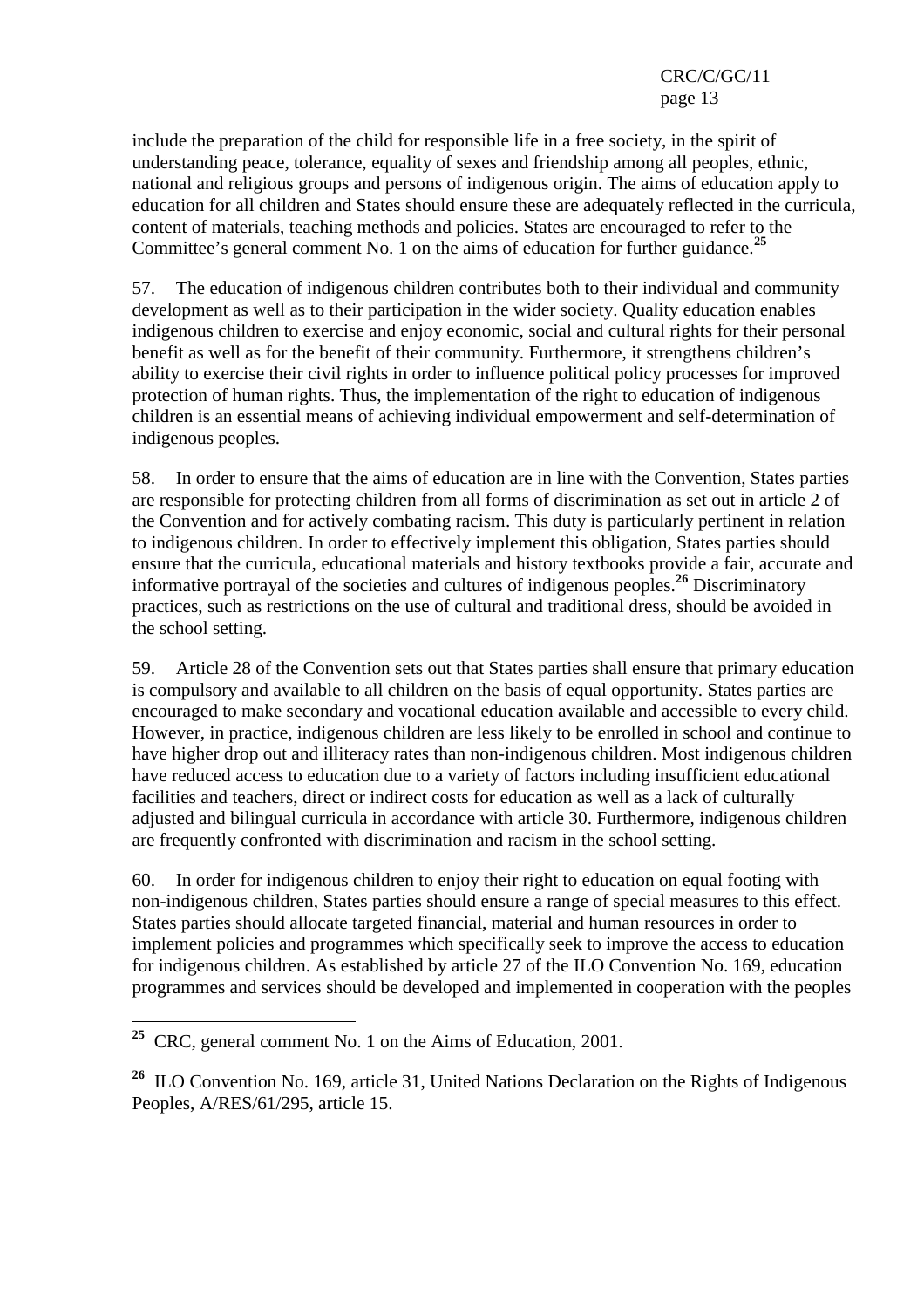concerned to address their specific needs. Furthermore, governments should recognize the right of indigenous peoples to establish their own educational institutions and facilities, provided that such institutions meet minimum standards established by the competent authority in consultation with these peoples.<sup>27</sup> States should undertake all reasonable efforts to ensure that indigenous communities are aware of the value and importance of education and of the significance of community support for school enrolment.

61. States parties should ensure that school facilities are easily accessible where indigenous children live. If required, States parties should support the use of media, such as radio broadcasts and long distance education programmes (internet-based) for educational purposes and establish mobile schools for indigenous peoples who practice nomadic traditions. The school cycle should take into account and seek to adjust to cultural practices as well as agricultural seasons and ceremonial periods. States parties should only establish boarding schools away from indigenous communities when necessary as this may be a disincentive for the enrolment of indigenous children, especially girls. Boarding schools should comply with culturally sensitive standards and be monitored on a regular basis. Attempts should also be made to ensure that indigenous children living outside their communities have access to education in a manner which respects their culture, languages and traditions.

62. Article 30 of the Convention establishes the right of the indigenous child to use his or her own language. In order to implement this right, education in the child's own language is essential. Article 28 of ILO Convention No. 169 affirms that indigenous children shall be taught to read and write in their own language besides being accorded the opportunity to attain fluency in the official languages of the country.**<sup>28</sup>** Bilingual and intercultural curricula are important criteria for the education of indigenous children. Teachers of indigenous children should to the extent possible be recruited from within indigenous communities and given adequate support and training.

63. With reference to article 31 of the Convention, the Committee notes the many positive benefits of participation in sports, traditional games, physical education, and recreational activities and calls on States parties to ensure that indigenous children enjoy the effective exercise of these rights.

#### **Special protection measures (arts. 22, 30, 38, 39, 40, 37 (b)-(d), 32-36 of the Convention)**

## **Children in armed conflict and refugee children**

64. Through its periodic reviews of States parties' reports, the Committee has concluded that indigenous children are particularly vulnerable in situations of armed conflict or in situations of internal unrest. Indigenous communities often reside in areas which are coveted for their natural

 $\overline{a}$ **<sup>27</sup>** ILO Convention No. 169, article 27.

**<sup>28</sup>** ILO Convention No. 169, article 28.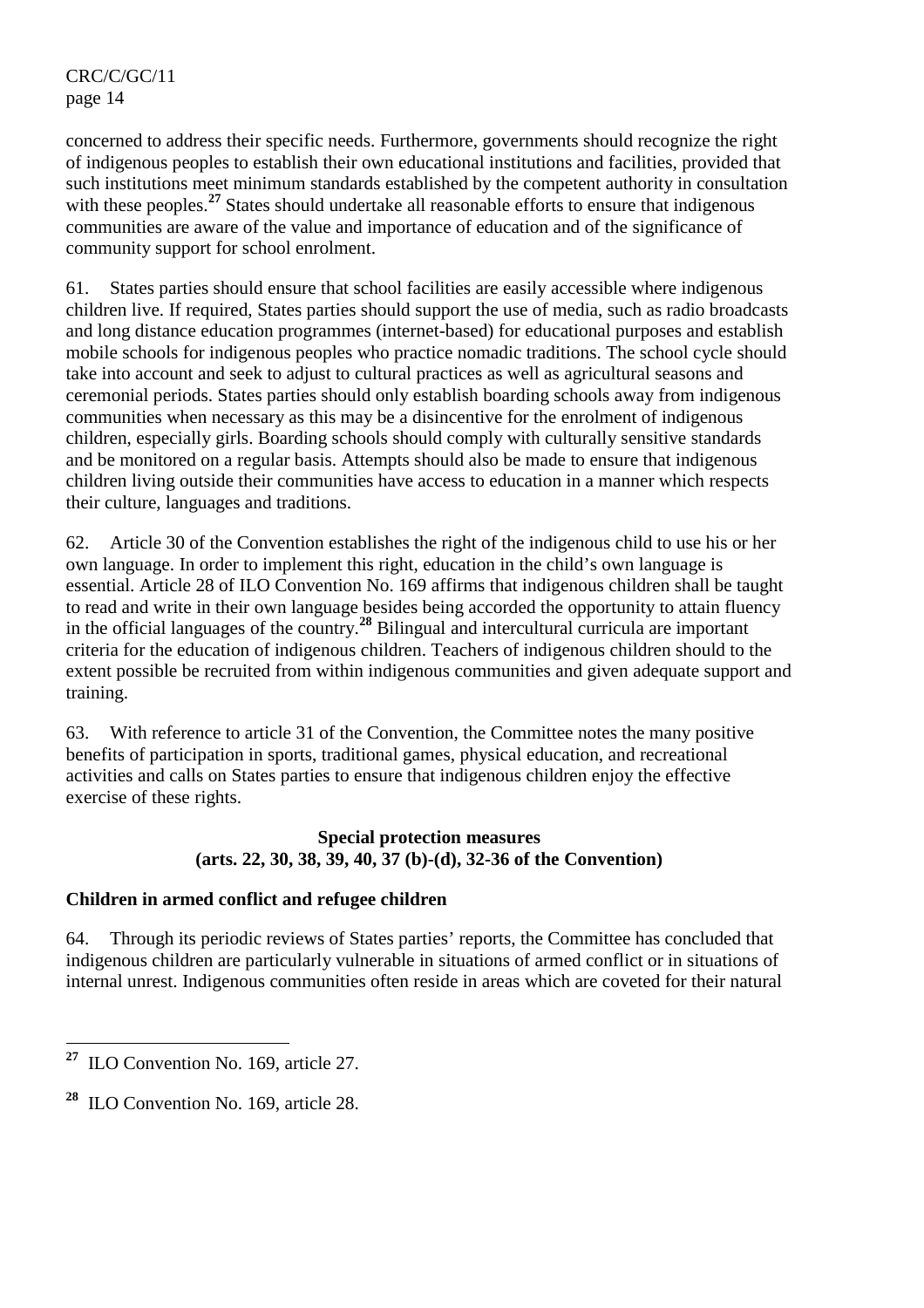resources or that, because of remoteness, serve as a base for non-State armed groups. In other situations, indigenous communities reside in the vicinity of borders or frontiers which are disputed by States.**<sup>29</sup>**

65. Indigenous children in such circumstances have been, and continue to face risks of being, victims of attacks against their communities, resulting in death, rape and torture, displacement, enforced disappearances, the witnessing of atrocities and the separation from parents and community. Targeting of schools by armed forces and groups has denied indigenous children access to education. Furthermore, indigenous children have been recruited by armed forces and groups and forced to commit atrocities, sometimes even against their own communities.

66. Article 38 of the Convention obliges States parties to ensure respect for the rules of humanitarian law, to protect the civilian population and to take care of children who are affected by armed conflict. States parties should pay particular attention to the risks indigenous children face in hostilities and take maximum preventive measures in consultation with the communities concerned. Military activities on indigenous territories should be avoided to the extent possible, the Committee recalls article 30 of the United Nations Declaration on the Rights of Indigenous Peoples in this regard.**<sup>30</sup>** States parties should not require military conscription of indigenous children under the age of 18 years. States parties are encouraged to ratify and implement the Optional Protocol on the Involvement of Children in Armed Conflict.

67. Indigenous children who have been victims of recruitment in armed conflict should be provided with the necessary support services for reintegration into their families and communities. Consistent with article 39 of the Convention, States parties shall take all appropriate measures to promote physical and psychological recovery and social reintegration of a child victim of any form of exploitation, abuse, torture or any other form of cruel, inhuman or degrading treatment or punishment or armed conflicts. In the case of indigenous children, this should be done giving due consideration to the child's cultural and linguistic background.

68. Indigenous children who have been displaced or become refugees should be given special attention and humanitarian assistance in a culturally sensitive manner. Safe return and restitution of collective and individual property should be promoted.

## **Economic exploitation**

69. Article 32 of the Convention provides that all children should be protected from economic exploitation and from performing any work that is likely to be hazardous or to interfere with the child's education, or to be harmful to the child's health or physical, mental, spiritual, moral or social development. In addition, ILO Convention No. 138 (Minimum Age Convention) and Convention No. 182 (Worst Forms of Child Labour Convention) set parameters for

 $\overline{a}$ **<sup>29</sup>** UNICEF Innocenti Digest No. 11, Ensuring the Rights of Indigenous Children, 2004, p. 13.

**<sup>30</sup>** United Nations Declaration on the Rights of Indigenous Peoples, A/RES/61/295, article 30.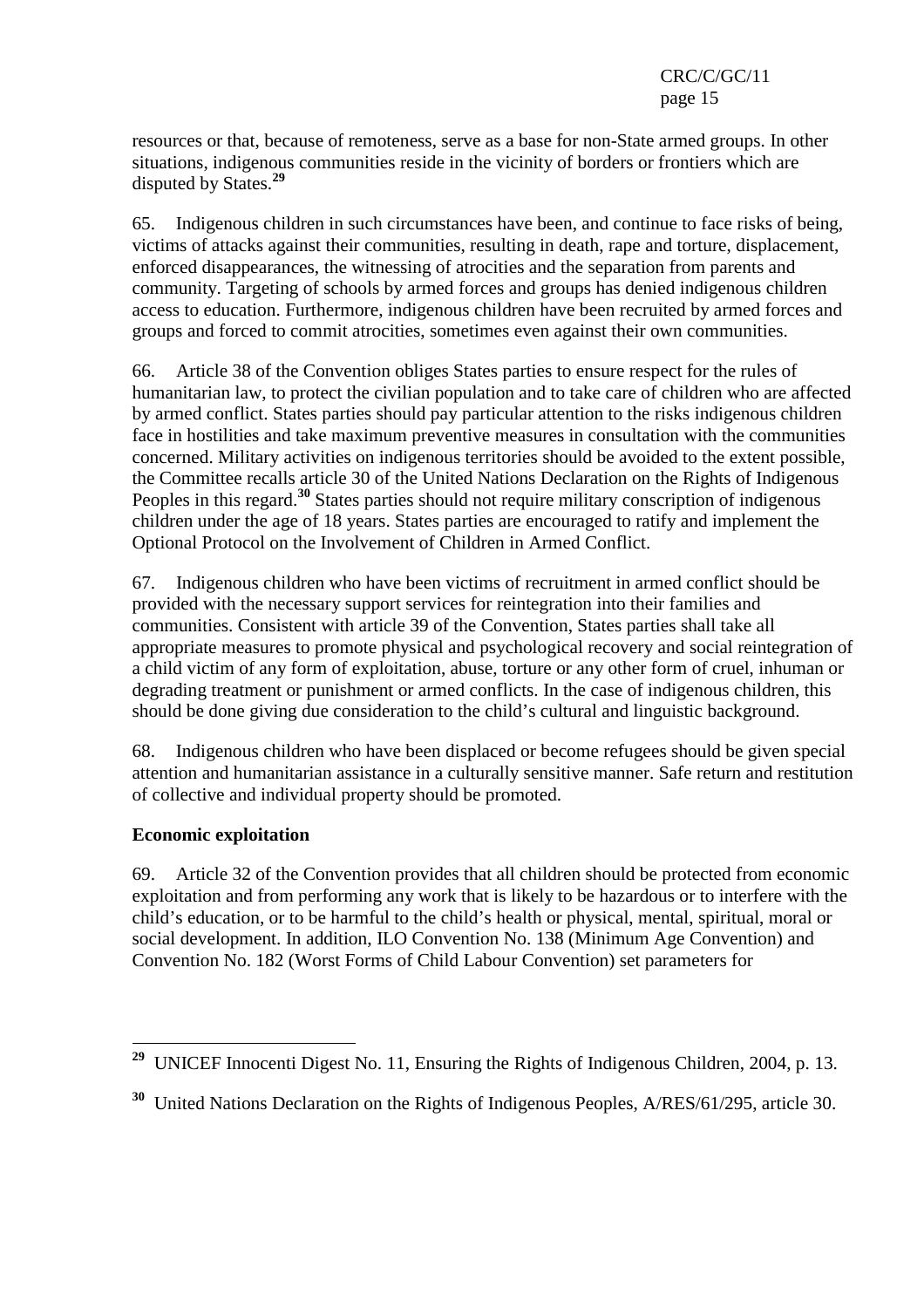distinguishing child labour that needs abolition, on the one hand, and acceptable work done by children, including such activities that allow indigenous children to acquire livelihood skills, identity and culture, on the other. Child labour is work that deprives children of their childhood, their potential and dignity and that is harmful to their physical and mental development.**<sup>31</sup>**

70. Provisions in the Convention on the Rights of the Child refer to the use of children in illicit production and trafficking of drugs (art. 33), sexual exploitation (art. 34), trafficking in children (art. 35), children in armed conflicts (art. 38). These provisions are closely related to the definition of the worst forms of child labour under ILO Convention No. 182. The Committee notes with grave concern that indigenous children are disproportionately affected by poverty and at particular risk of being used in child labour, especially its worst forms, such as slavery, bonded labour, child trafficking, including for domestic work, use in armed conflict, prostitution and hazardous work.

71. The prevention of exploitative child labour among indigenous children (as in the case of all other children) requires a rights-based approach to child labour and is closely linked to the promotion of education. For the effective elimination of exploitative child labour among indigenous communities, States parties must identify the existing barriers to education and the specific rights and needs of indigenous children with respect to school education and vocational training. This requires that special efforts be taken to maintain a dialogue with indigenous communities and parents regarding the importance and benefits of education. Measures to combat exploitative child labour furthermore require analysis of the structural root causes of child exploitation, data collection and the design and implementation of prevention programmes, with adequate allocation of financial and human resources by the State party, to be carried out in consultation with indigenous communities and children.

## **Sexual exploitation and trafficking**

 $\overline{a}$ 

72. Articles 34 and 35 of the Convention with consideration to the provisions of article 20, call on States to ensure that children are protected against sexual exploitation and abuse as well as the abduction, sale or traffic of children for any purposes. The Committee is concerned that indigenous children whose communities are affected by poverty and urban migration are at a high risk of becoming victims of sexual exploitation and trafficking. Young girls, particularly those not registered at birth, are especially vulnerable. In order to improve the protection of all children, including indigenous, States parties are encouraged to ratify and implement the Optional Protocol on the sale of children, child prostitution and child pornography.

73. States should, in consultation with indigenous communities, including children, design preventive measures and allocate targeted financial and human resources for their implementation. States should base preventive measures on studies which include documentation of the patterns of violations and analysis of root causes.

**<sup>31</sup>** ILO, Handbook on Combating Child Labour among Indigenous and Tribal Peoples, 2006, p. 9.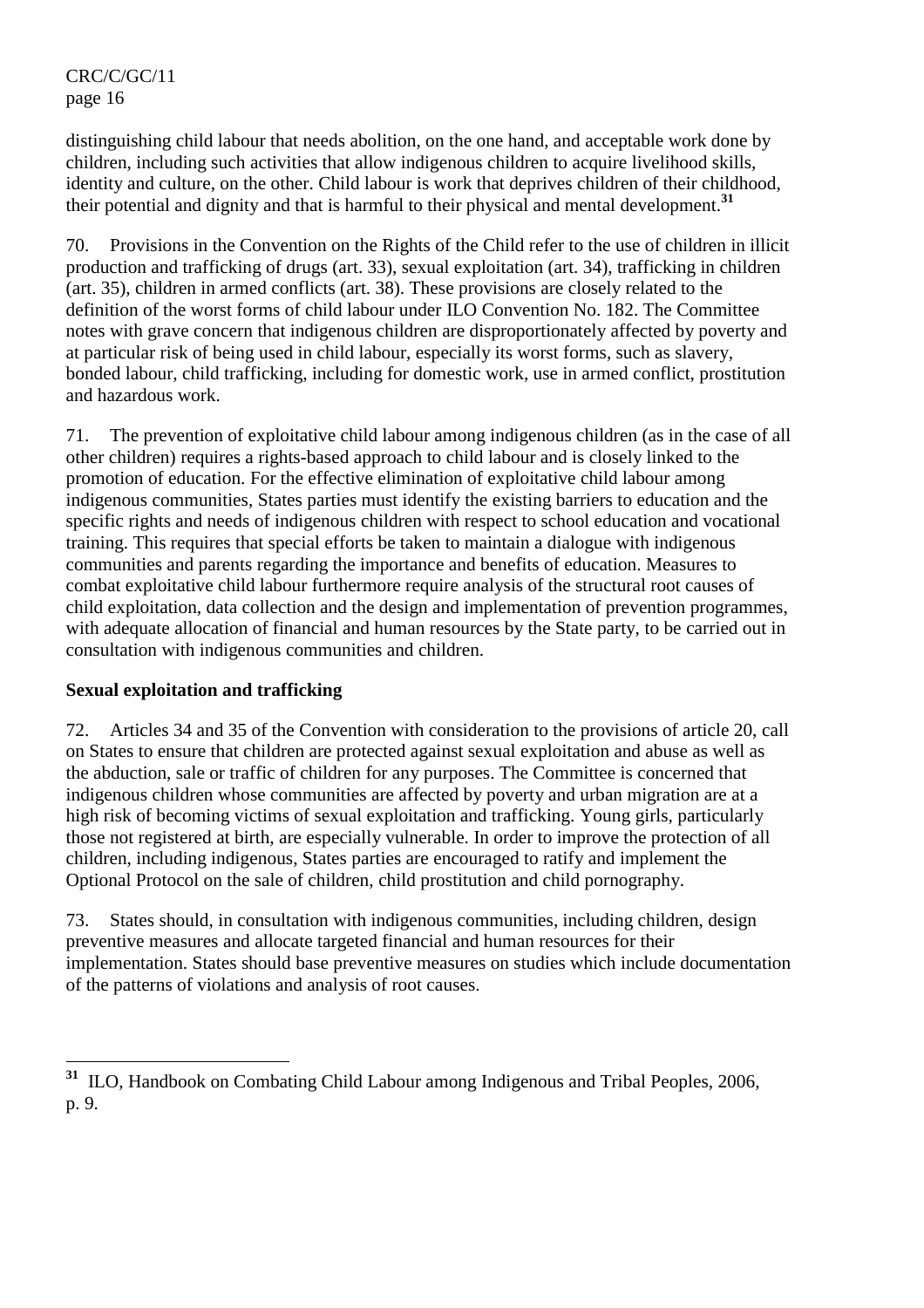## **Juvenile justice**

74. Articles 37 and 40 of the Convention ensure the rights of children within, and in interaction with, State judicial systems. The Committee notes with concern that incarceration of indigenous children is often disproportionately high and in some instances may be attributed to systemic discrimination from within the justice system and/or society.**<sup>32</sup>** To address these high rates of incarceration, the Committee draws the attention of States parties to article 40 (3) of the Convention requiring States to undertake measures to deal with children alleged as, accused of, or recognized as having infringed the penal law without resorting to judicial proceedings, whenever appropriate. The Committee, in its general comment No. 10 on children's rights in juvenile justice (2007) and in its concluding observations, has consistently affirmed that the arrest, detention or imprisonment of a child may be used only as a measure of last resort.**<sup>33</sup>**

75. States parties are encouraged to take all appropriate measures to support indigenous peoples to design and implement traditional restorative justice systems as long as those programmes are in accordance with the rights set out in the Convention, notably with the best interests of the child.**<sup>34</sup>** The Committee draws the attention of States parties to the United Nations Guidelines for the Prevention of Juvenile Delinquency, which encourage the development of community programmes for the prevention of juvenile delinquency.**<sup>35</sup>** States parties should seek to support, in consultation with indigenous peoples, the development of community-based policies, programmes and services which consider the needs and culture of indigenous children, their families and communities. States should provide adequate resources to juvenile justice systems, including those developed and implemented by indigenous peoples.

76. States parties are reminded that pursuant to article 12 of the Convention, all children should have an opportunity to be heard in any judicial or criminal proceedings affecting them, either directly or through a representative. In the case of indigenous children, States parties should adopt measures to ensure that an interpreter is provided free of charge if required and that the child is guaranteed legal assistance, in a culturally sensitive manner.

77. Professionals involved in law enforcement and the judiciary should receive appropriate training on the content and meaning of the provisions of the Convention and its Optional Protocols, including the need to adopt special protection measures for indigenous children and other specific groups.**<sup>36</sup>**

 $\overline{a}$ 

<sup>35</sup> United Nations Guidelines for the Prevention of Juvenile Delinquency, "the Riyadh" Guidelines", 1990.

**<sup>36</sup>** CRC, general comment No. 1 on Children's Rights in Juvenile Justice, 2007, para. 97.

**<sup>32</sup>** CRC, general comment No. 1 on Children's Rights in Juvenile Justice, 2007, para. 6.

**<sup>33</sup>** Ibid. para. 23.

**<sup>34</sup>** Recommendations of Day of General Discussion on the Rights of Indigenous Children, 2003, para. 13.